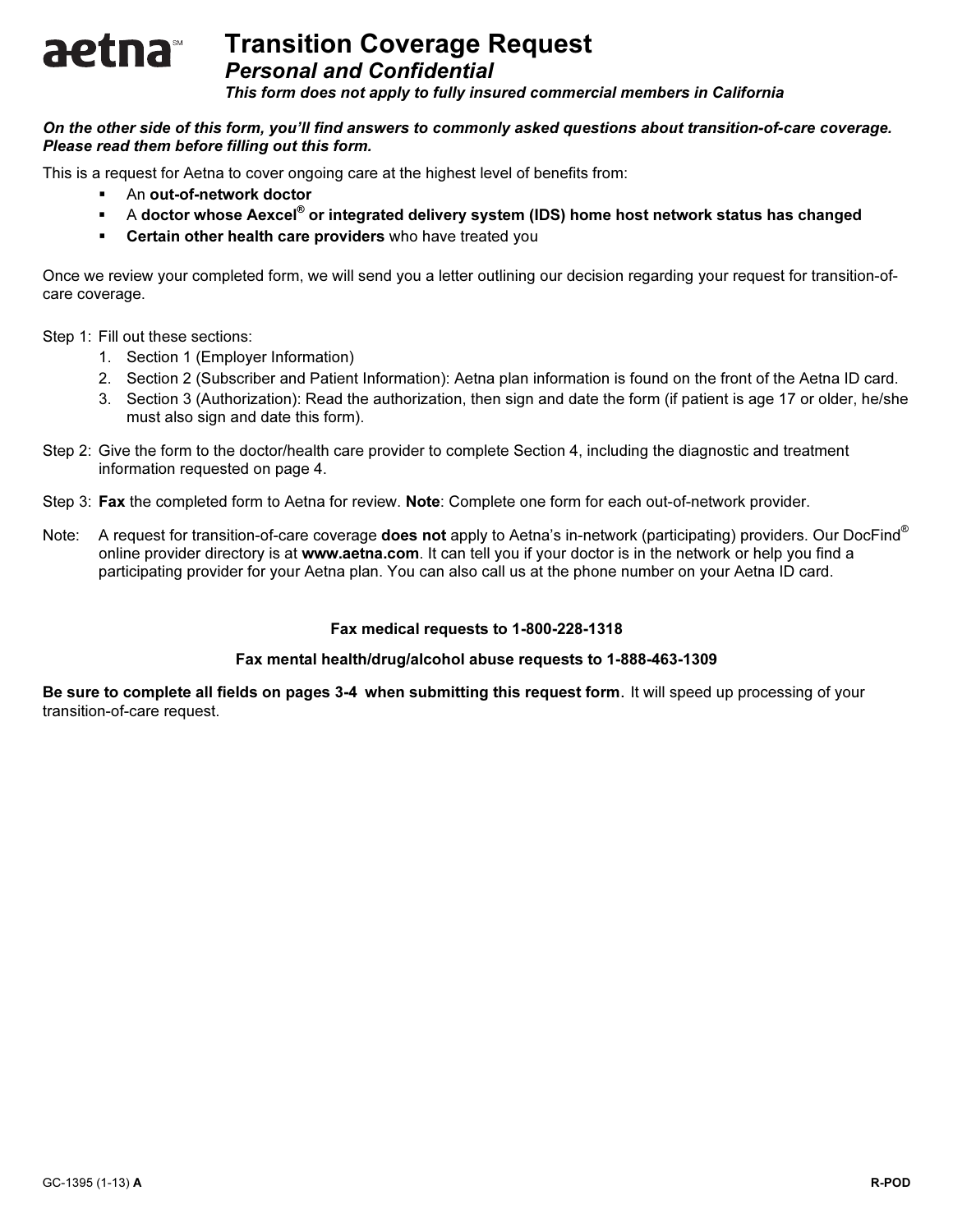## Aetna Transition-of-Care Coverage Questions and Answers

- Q. What is transition-of-care (TOC) coverage?
- A. TOC coverage is temporary coverage you can receive when you (i) become a new member of an Aetna medical benefits plan or (ii) change your current Aetna medical plan, and a doctor you are being treated by: -
	- Is not in the Aetna network -

 Is not included in Aexcel or the integrated delivery system (IDS) home host network, and your benefits change to include one of these networks TOC coverage can also apply to you even if you do not change your current Aetna medical plan, but your treating doctor leaves the Aetna network or changes Aexcel or IDS home host status, which affects your benefits. TOC coverage is not for primary care physicians (PCPs) who are not in the Aetna network, except when the PCP leaves the Aetna network during your plan year and you are receiving treatment, or if certain laws or regulations apply. Approved TOC coverage allows a member who is receiving treatment to continue the treatment for a limited time at the highest plan benefits level. TOC coverage is only for the requested doctor. Except in New York, TOC coverage does not include health care facilities, durable medical equipment (DME) vendors or pharmaceutical items (also see second question below). If the TOC coverage is approved, the doctor must use a health care facility, DME vendor or pharmacy vendor in the Aetna network. If you want to request coverage for a vendor or facility outside the Aetna network, call the

- Member Services phone number on your Aetna member ID card and ask for a nonparticipating request form. Q What is an active course of treatment?
- A. An active course of treatment is when you have begun a program of planned services with your doctor to correct or treat a diagnosed condition. The start date is the first date of service or treatment. An active course of treatment covers a certain number of services or period of treatment for special situations. Some active course of treatment examples may include, but are not limited to: -
	- Members who enroll with Aetna beyond 20 weeks of pregnancy, unless there are specific state or plan requirements (Members less than 20 weeks pregnant whom Aetna confirms as high risk are reviewed on a case-by-case basis.)
	- Members who have completed 14 weeks of pregnancy or greater and are receiving care from an Aetna participating practitioner who undergoes an Aexcel or plan sponsor-specific home host network status change, such as within an IDS network
	- Members in an ongoing treatment plan, such as chemotherapy or radiation therapy -
	- Members with a terminal illness who are expected to live six months or less -
	- Members who need more than one surgery, such as cleft palate repair -
	- Members who have recently had surgery -
	- Members who receive outpatient treatment for a mental illness or for substance abuse (The member must have had at least 1 treatment session within 30 days prior to the status change date of either the member or the Aetna participating practitioner.)
	- Members with an ongoing or disabling condition that suddenly gets worse -
	- Members who may need or have had an organ or bone marrow transplant

To be considered for TOC coverage, the course of treatment must have started before the enrollment or re-enrollment date, or before the date your doctor left the Aetna network, or before the date of a doctor's Aexcel or IDS home host network status change.

- Q. What other types of providers, besides doctors, can be considered for TOC coverage?
- A. This includes health care professionals, such as physical therapists, occupational therapists, speech therapists and agencies that provide skilled home care services, such as visiting nurses. TOC is considered for participating facilities only when the facility is not designated as a Choose and<br>Save<sup>SM</sup> (tier 1) facility or a Savings Plus provider (tier 1) and the member' If (tier 1) facility or a Savings Plus provider (tier 1) and the member's plan includes these low-cost networks. TOC does not apply to other health care facilities (for example, skilled nursing facility), DME vendors or pharmaceutical items.
- Q. If I am currently receiving treatment from my doctor, why wouldn't my request for TOC coverage be approved?
- A. In addition to currently receiving treatment, your request must involve a covered procedure/service. Your doctor must also agree to accept the terms outlined on the TOC Request form.
- Q. My PCP is no longer an Aetna provider. If my plan requires me to select a PCP, can I still see my doctor?
- A. If you are currently receiving treatment, you may still be able to visit your PCP, even if he/she leaves the network. In all states, except Texas and New Jersey, you may need to select a PCP in the Aetna network. In Texas and New Jersey, TOC may apply to PCPs. Talk to your PCP so that he/she can help you with your future health care needs.
- Q. How long does TOC coverage last?
- A. Usually, TOC coverage lasts 90 days, but this may vary based on your condition (for example, pregnancy). You will be informed if your TOC coverage request is approved and how long it will last.
- Q. How do I sign up for TOC coverage?
- A. Contact your employer or Aetna Member Services. You must submit a TOC Request form to Aetna:
	- Within 90 days of when you enroll or re-enroll -
	- Within 90 days of the date the provider left the Aetna network -
	- Within 90 days of a doctor's Aexcel or IDS home host network status change

You or your doctor can send in the request form.

- Q. How will I know if my request for TOC coverage is approved?
- A. We will send you a letter via U.S. mail. The letter will say whether or not you are approved.
- Q. Does TOC coverage apply to the Traditional Choice® or Medicare Advantage PPO ESA (Extended Service Area) plans?
- A. No.
- Q. What if I have an Aexcel or IDS plan?
- A. If TOC coverage is approved, you may still receive care at the highest benefits level for a certain time period. If you continue treatment with a doctor who is not part of the Aexcel/IDS home host network, or a doctor whose Aexcel/IDS home host network status changes after the approved time period, your coverage would follow what is stated in your plan design. This means you may have reduced benefits or no benefits.
- Q. What if I have more questions about TOC coverage?
- A. Call the Member Services phone number on your Aetna ID card. If you have questions about TOC mental health services, you can call the Member Services phone number on your Aetna ID card or, if listed, the mental health or behavioral health number.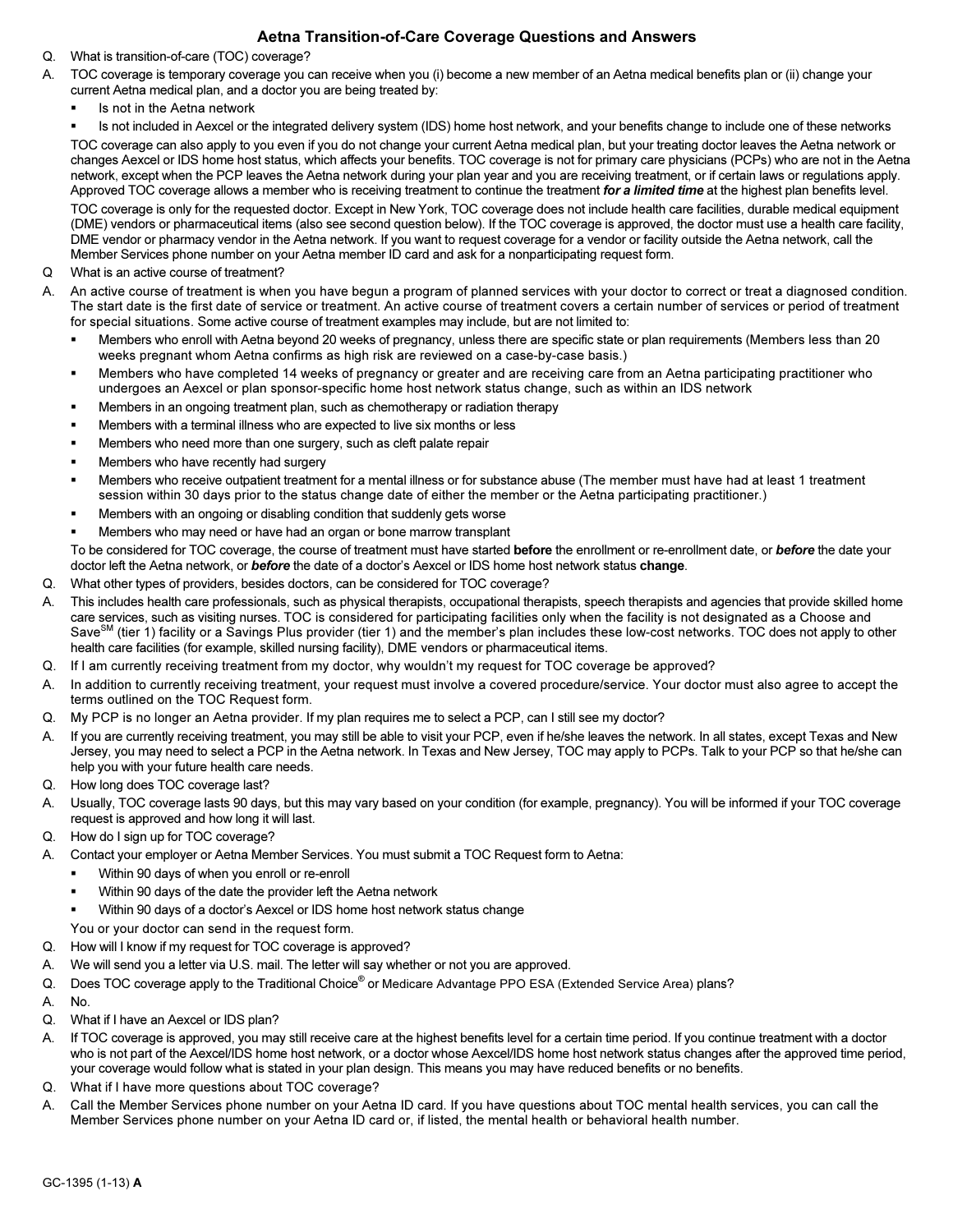# **aetna** Personal and Confidential

This form does not apply to fully insured commercial members in California

## 1. Employer Information (Note: Please complete a separate form for each member and/or provider.)

| 1. Employer Information (Note: Please complete a separate form for each member and/or provider.)                                                                                                                                                                                                                                                                                                                                                                                                                                                                                                                                                                                                                                                                                                                                                                                          |                                                                                 |                                |  |  |  |
|-------------------------------------------------------------------------------------------------------------------------------------------------------------------------------------------------------------------------------------------------------------------------------------------------------------------------------------------------------------------------------------------------------------------------------------------------------------------------------------------------------------------------------------------------------------------------------------------------------------------------------------------------------------------------------------------------------------------------------------------------------------------------------------------------------------------------------------------------------------------------------------------|---------------------------------------------------------------------------------|--------------------------------|--|--|--|
| Employer's Name (Please print)                                                                                                                                                                                                                                                                                                                                                                                                                                                                                                                                                                                                                                                                                                                                                                                                                                                            | <b>Plan Control Number</b>                                                      | Plan Effective Date (Required) |  |  |  |
|                                                                                                                                                                                                                                                                                                                                                                                                                                                                                                                                                                                                                                                                                                                                                                                                                                                                                           |                                                                                 |                                |  |  |  |
| 2. Subscriber and Patient Information                                                                                                                                                                                                                                                                                                                                                                                                                                                                                                                                                                                                                                                                                                                                                                                                                                                     |                                                                                 |                                |  |  |  |
| Subscriber's Name (Please print)                                                                                                                                                                                                                                                                                                                                                                                                                                                                                                                                                                                                                                                                                                                                                                                                                                                          | Subscriber's Aetna ID Number                                                    |                                |  |  |  |
| Subscriber's Address (Please print)                                                                                                                                                                                                                                                                                                                                                                                                                                                                                                                                                                                                                                                                                                                                                                                                                                                       |                                                                                 |                                |  |  |  |
| Patient's Name (Please print)                                                                                                                                                                                                                                                                                                                                                                                                                                                                                                                                                                                                                                                                                                                                                                                                                                                             | Birthdate (MM/DD/YYYY)                                                          |                                |  |  |  |
| Patient's Address (Please print)                                                                                                                                                                                                                                                                                                                                                                                                                                                                                                                                                                                                                                                                                                                                                                                                                                                          | <b>Telephone Number</b>                                                         |                                |  |  |  |
|                                                                                                                                                                                                                                                                                                                                                                                                                                                                                                                                                                                                                                                                                                                                                                                                                                                                                           | Plan Type/Product                                                               |                                |  |  |  |
| Telephone number during business hours of 9 a.m. - 5 p.m. for patient/subscriber submitting request                                                                                                                                                                                                                                                                                                                                                                                                                                                                                                                                                                                                                                                                                                                                                                                       | Last date of treatment prior to the beginning of Aetna coverage (as applicable) |                                |  |  |  |
| 3. Authorization                                                                                                                                                                                                                                                                                                                                                                                                                                                                                                                                                                                                                                                                                                                                                                                                                                                                          |                                                                                 |                                |  |  |  |
| I request approval for coverage of ongoing care from the health care provider named below for treatment started before my effective date<br>with Aetna, or before the end of the provider's contract with the Aetna network, or before the provider's Aexcel or IDS network status<br>change. If approved, I understand that the authorization for coverage of services stated below will be valid for a certain period of time. I<br>give permission for the health care provider to send any needed medical information and/or records to Aetna so a decision can be made.<br>Patient's Signature (Required if patient is age 17 or older)<br>Date (MM/DD/YYYY)                                                                                                                                                                                                                         |                                                                                 |                                |  |  |  |
| Parent's Signature (Required if patient is age 16 or younger)                                                                                                                                                                                                                                                                                                                                                                                                                                                                                                                                                                                                                                                                                                                                                                                                                             |                                                                                 | Date (MM/DD/YYYY)              |  |  |  |
| 4. Provider Information (Note: Please provide all specific information to avoid delay in the processing of this request.)                                                                                                                                                                                                                                                                                                                                                                                                                                                                                                                                                                                                                                                                                                                                                                 |                                                                                 |                                |  |  |  |
| Name of treating doctor or other health care provider (Please print)                                                                                                                                                                                                                                                                                                                                                                                                                                                                                                                                                                                                                                                                                                                                                                                                                      | <b>Telephone Number</b>                                                         |                                |  |  |  |
| Contact name of office personnel to call with questions                                                                                                                                                                                                                                                                                                                                                                                                                                                                                                                                                                                                                                                                                                                                                                                                                                   |                                                                                 |                                |  |  |  |
| Address of treating doctor or other health care provider (Please print)                                                                                                                                                                                                                                                                                                                                                                                                                                                                                                                                                                                                                                                                                                                                                                                                                   | Tax ID Number                                                                   |                                |  |  |  |
| Signature of treating doctor or other health care provider                                                                                                                                                                                                                                                                                                                                                                                                                                                                                                                                                                                                                                                                                                                                                                                                                                | Date (MM/DD/YYYY)                                                               |                                |  |  |  |
| The above-named patient is currently an Aetna member as of the effective date indicated above. We understand you are not or soon<br>will not be a participating provider in the Aetna network. The patient has asked that we cover your care for a specific time period. This is<br>because of a condition, such as pregnancy, that requires an active course of treatment. An active course of treatment is defined as: "A<br>program of planned services starting on the date the provider first renders a service to correct or treat the diagnosed condition and<br>covering a defined number of services or period of treatment and includes a qualifying situation." Please include a brief statement of the<br>patient's current condition and treatment plan. For pregnancies, please indicate the estimated date of confinement (EDC). If we approve<br>this request, you agree: |                                                                                 |                                |  |  |  |

- To provide the patient's treatment and follow-up -
- To not seek more payment from this patient other than the patient responsibility under the patient's plan of benefits (for example, patient's copayment, deductibles or other out-of-pocket requirement)
- To share information on the patient's treatment with us

You also agree to use the Aetna network for any referrals, lab work or hospitalizations for services not part of the requested treatment. In New York State, the provider completing the form may not be leaving the network and may be requesting continuing care to be provided by a hospital that is leaving the network.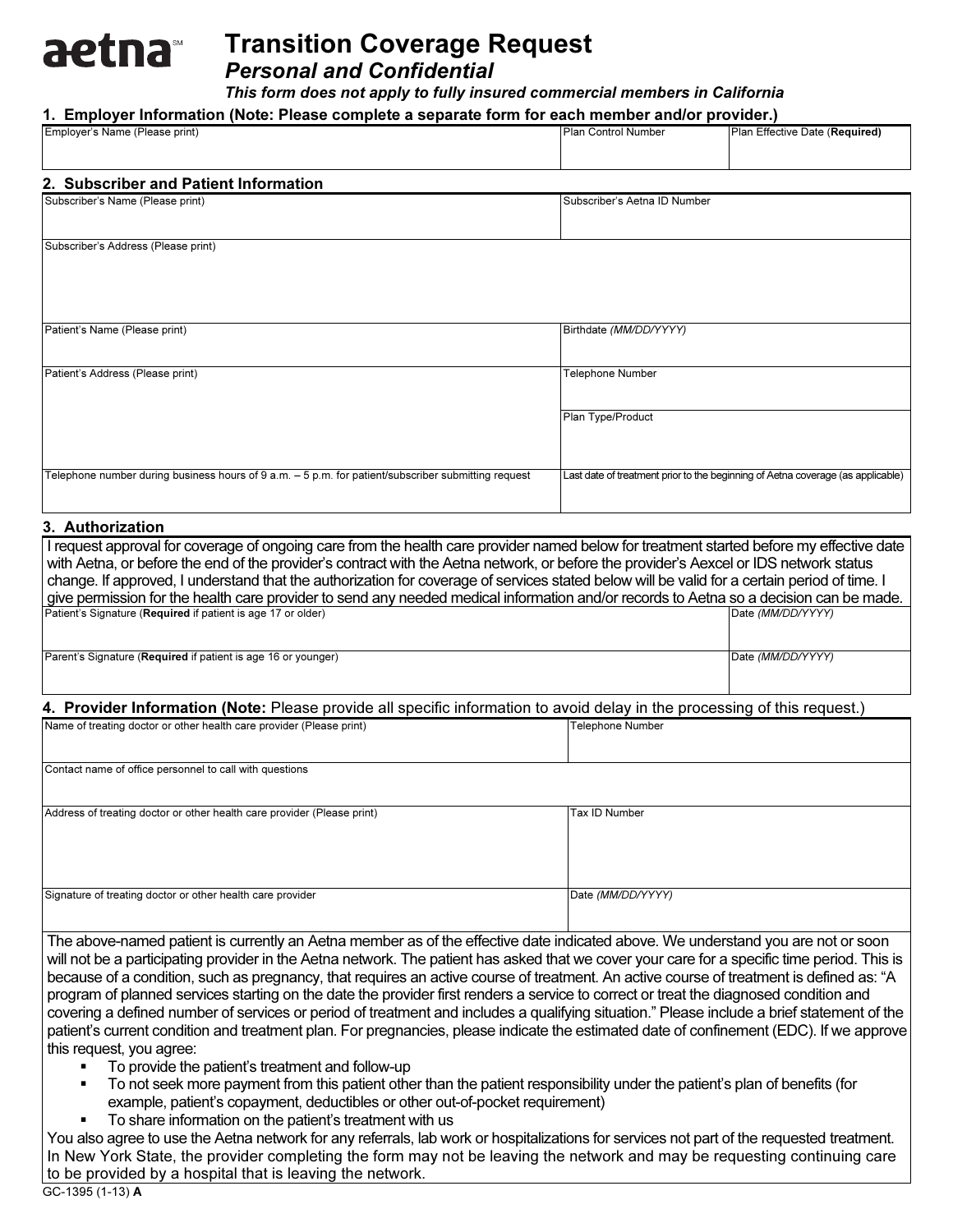

Personal and Confidential

This form does not apply to fully insured commercial members in California

## Provider: Please complete the diagnostic and treatment information below describing the active course of treatment.

| Description of all medical- and<br>behavioral health-related diagnoses<br>(for example, pregnancy, cancer,<br>depression, post-operative). Include Description of all treatment and<br>all ICD-9 codes: | procedures. Include all CPT codes: | Date of<br>original<br>surgery, if<br>applicable: | Date care<br>was initiated: office visit.) | Dates of current<br>treatment:<br>(Please provide<br>copies of medical | Number of additional<br>visits needed :<br>records from the last (For pregnancy, please<br>include <b>EDC.</b> ) |
|---------------------------------------------------------------------------------------------------------------------------------------------------------------------------------------------------------|------------------------------------|---------------------------------------------------|--------------------------------------------|------------------------------------------------------------------------|------------------------------------------------------------------------------------------------------------------|
|                                                                                                                                                                                                         |                                    |                                                   |                                            |                                                                        |                                                                                                                  |
|                                                                                                                                                                                                         |                                    |                                                   |                                            |                                                                        |                                                                                                                  |
|                                                                                                                                                                                                         |                                    |                                                   |                                            |                                                                        |                                                                                                                  |
|                                                                                                                                                                                                         |                                    |                                                   |                                            |                                                                        |                                                                                                                  |
|                                                                                                                                                                                                         |                                    |                                                   |                                            |                                                                        |                                                                                                                  |
|                                                                                                                                                                                                         |                                    |                                                   |                                            |                                                                        |                                                                                                                  |
|                                                                                                                                                                                                         |                                    |                                                   |                                            |                                                                        |                                                                                                                  |
|                                                                                                                                                                                                         |                                    |                                                   |                                            |                                                                        |                                                                                                                  |
|                                                                                                                                                                                                         |                                    |                                                   |                                            |                                                                        |                                                                                                                  |
|                                                                                                                                                                                                         |                                    |                                                   |                                            |                                                                        |                                                                                                                  |

GC-1395 (1-13) A